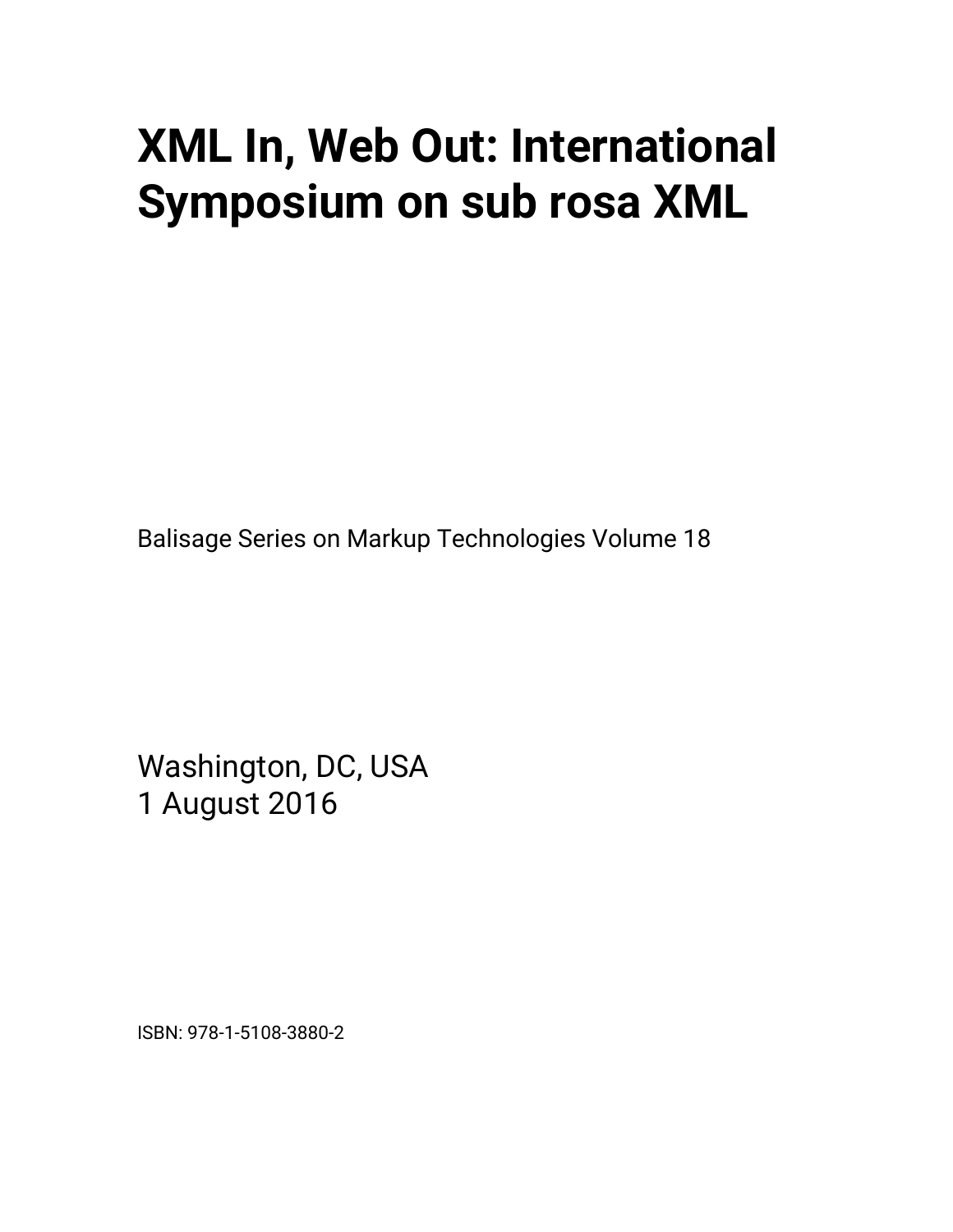**Printed from e-media with permission by:** 

Curran Associates, Inc. 57 Morehouse Lane Red Hook, NY 12571



**Some format issues inherent in the e-media version may also appear in this print version.** 

Copyright© (2016) by Mulberry Technologies, Inc. All rights reserved.

Printed by Curran Associates, Inc. (2017)

For permission requests, please contact Mulberry Technologies, Inc. at the address below.

Mulberry Technologies, Inc. 17 West Jefferson Street, Suite 207 Rockville, MD 20850 USA

Phone: 301/315-9631 Fax: 301/315-8285

info@mulberrytech.com

#### **Additional copies of this publication are available from:**

Curran Associates, Inc. 57 Morehouse Lane Red Hook, NY 12571 USA Phone: 845-758-0400 Fax: 845-758-2633 Email: curran@proceedings.com Web: www.proceedings.com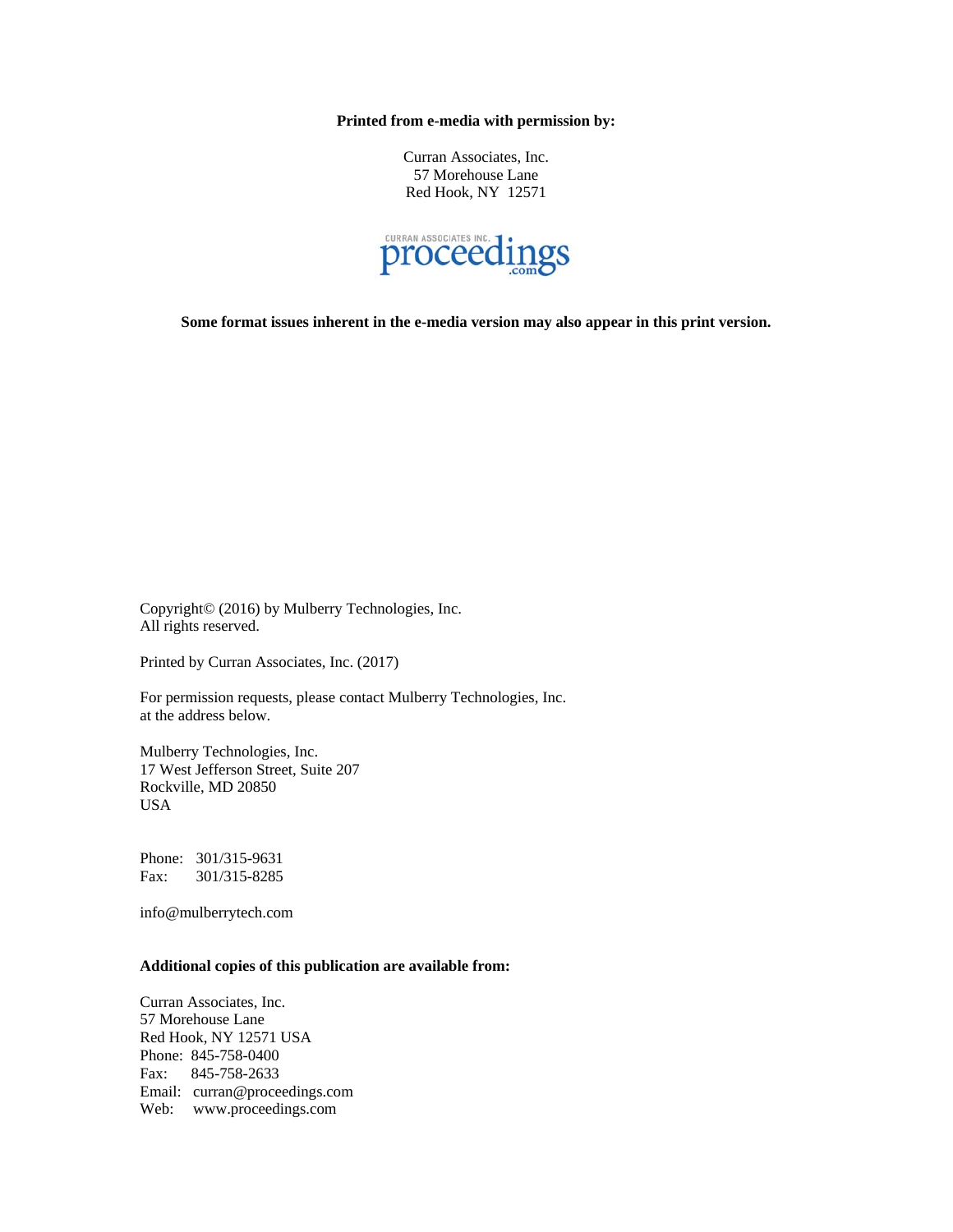## **Table of Contents**

#### *Balisage Series on Markup Technologies*

### **Vol 18. Proceedings of XML In, Web Out: International Symposium on sub rosa XML**

#### **XML In, Web Out: International Symposium on sub rosa XML**

Washington, DC

August 1, 2016

Brüggemann-Klein, Anne. "The XML Expert's Path to Web Applications: Lessons learned from document and from software engineering." Presented at XML In, Web Out: International Symposium on sub rosa XML, Washington, DC, August 1, 2016. In *Proceedings of XML In, Web Out: International Symposium on sub rosa XML*. Balisage Series on Markup Technologies, vol. 18 (2016). DOI: 10.4242/BalisageVol18.Bruggemann-Klein01.

Caton, Paul, and Miguel Vieira. "The Kiln XML Publishing Framework." Presented at XML In, Web Out: International Symposium on sub rosa XML, Washington, DC, August 1, 2016. In *Proceedings of XML In, Web Out: International Symposium on sub rosa XML*. Balisage Series on Markup Technologies, vol. 18 (2016). DOI: 10.4242/BalisageVol18.Caton01.

Clark, Ashley M., and Sarah Connell. "Meta(data)morphosis." Presented at XML In, Web Out: International Symposium on sub rosa XML, Washington, DC, August 1, 2016. In *Proceedings of XML In, Web Out: International Symposium on sub rosa XML*. Balisage Series on Markup Technologies, vol. 18 (2016). DOI: 10.4242/BalisageVol18.Clark01.

Feldman, Damon. "Message Format Persistence in Large Enterprise Systems." Presented at XML In, Web Out: International Symposium on sub rosa XML, Washington, DC, August 1, 2016. In *Proceedings of XML In, Web Out: International Symposium on sub rosa XML*. Balisage Series on Markup Technologies, vol. 18 (2016). DOI: 10.4242/BalisageVol18.Feldman01.

Kraetke, Martin, and Gerrit Imsieke. "XSLT as a Modern, Powerful Static Website Generator: Publishing Hogrefe's Clinical Handbook of Psychotropic Drugs as a Web